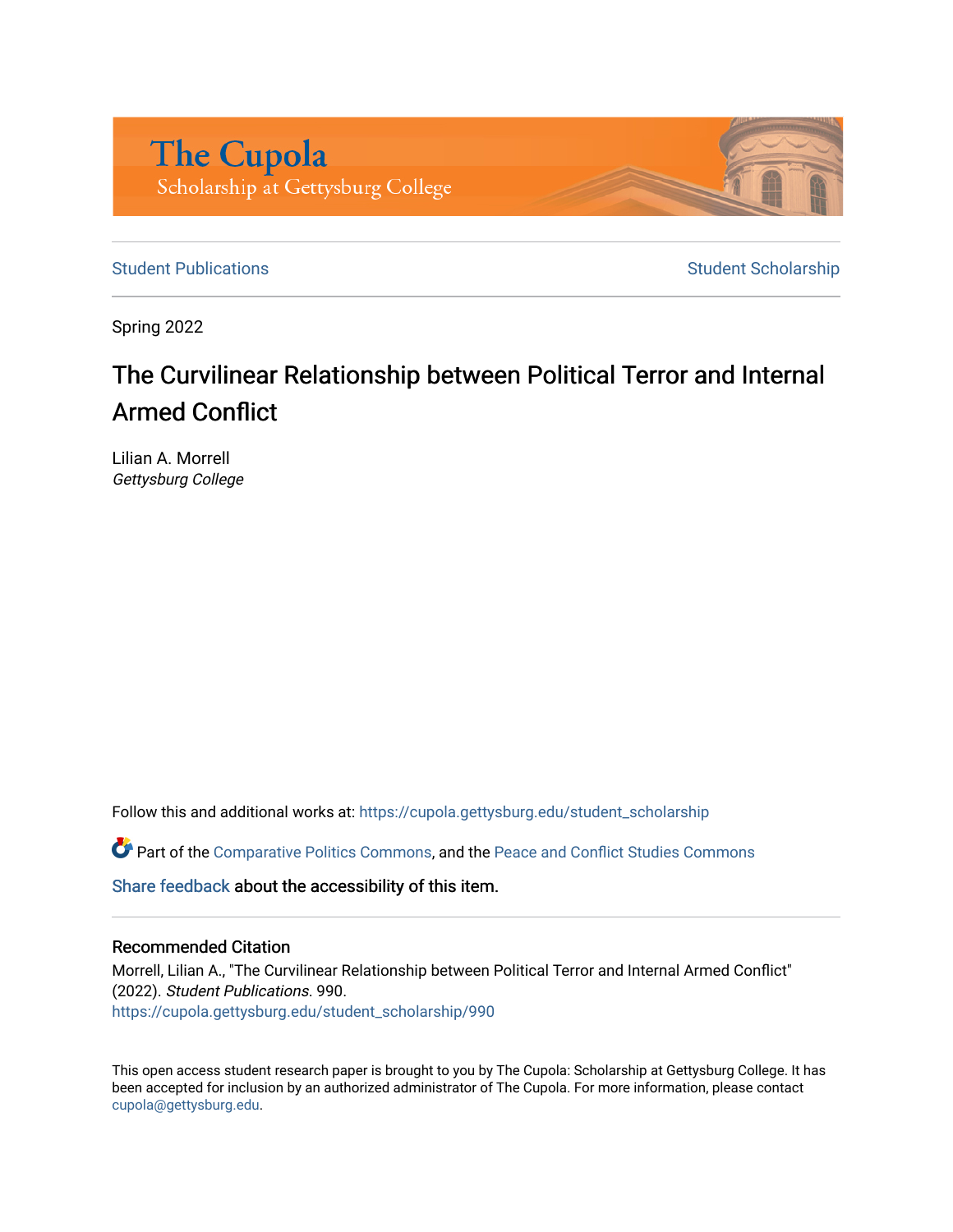# The Curvilinear Relationship between Political Terror and Internal Armed Conflict

# **Abstract**

I examine the relationship between political terror and the annual incidence of internal armed conflict. Studies have found that other factors associated with violence have a curvilinear relationship to internal conflict, including regime type, GDP, and ethnic fractionalization. I seek to find if political terror has a significant impact on instances of conflict and, more particularly, whether a curvilinear relationship exists between these two variables. I hypothesize that the relationship will be significant and in the shape of an inverse U. If a country uses no political terror, or extensive political terror, then the number of internal armed conflicts will be low. If the level of political terror employed by a regime is somewhere in the middle, I expect to see a greater number of internal armed conflicts. The results of my test do not support my hypothesis. There is a statistically significant relationship between political terror and instances of internal armed conflict, and the relationship is curvilinear. However, the relationship is convex, rather than being concave as I had predicted. This is a relationship I had yet to come across in previous literature. It could add a new dimension of thought for policy makers and scholars, requiring them to consider different roles violence may play in preventing and starting internal conflicts.

# Keywords

internal armed conflict, political terror, curvilinear, political terror scale

# **Disciplines**

Comparative Politics | Peace and Conflict Studies | Political Science

# **Comments**

Written for POL 351: Political Economy of Armed Conflict

# Creative Commons License



This work is licensed under a [Creative Commons Attribution 4.0 License](https://creativecommons.org/licenses/by/4.0/).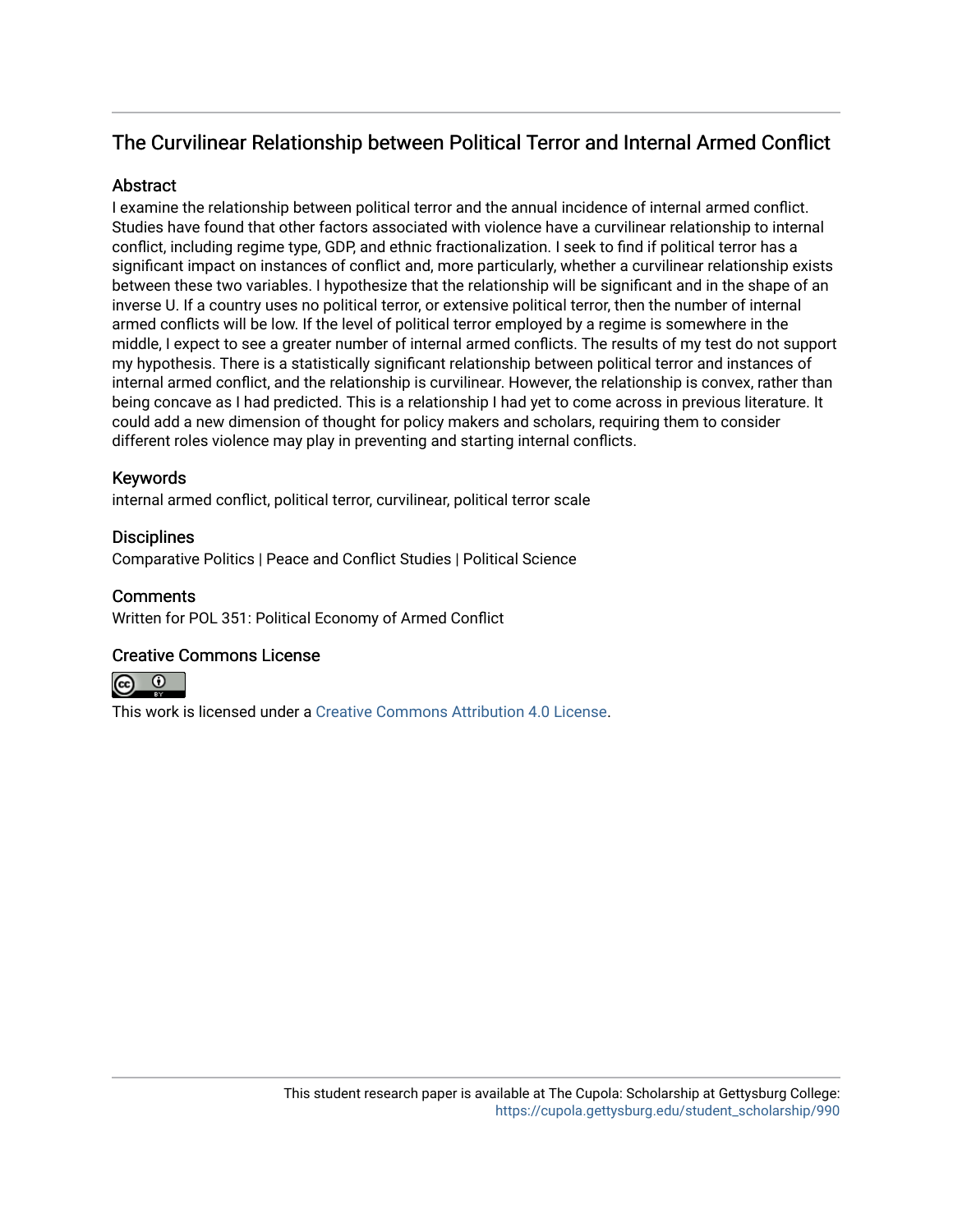# **The Curvilinear Relationship between Political Terror and Internal Armed Conflict**

Lily Morrell

Department of Political Science, Gettysburg College

POL 351: Political Economy of Armed Conflict

Professor Caroline Hartzell

April 13, 2022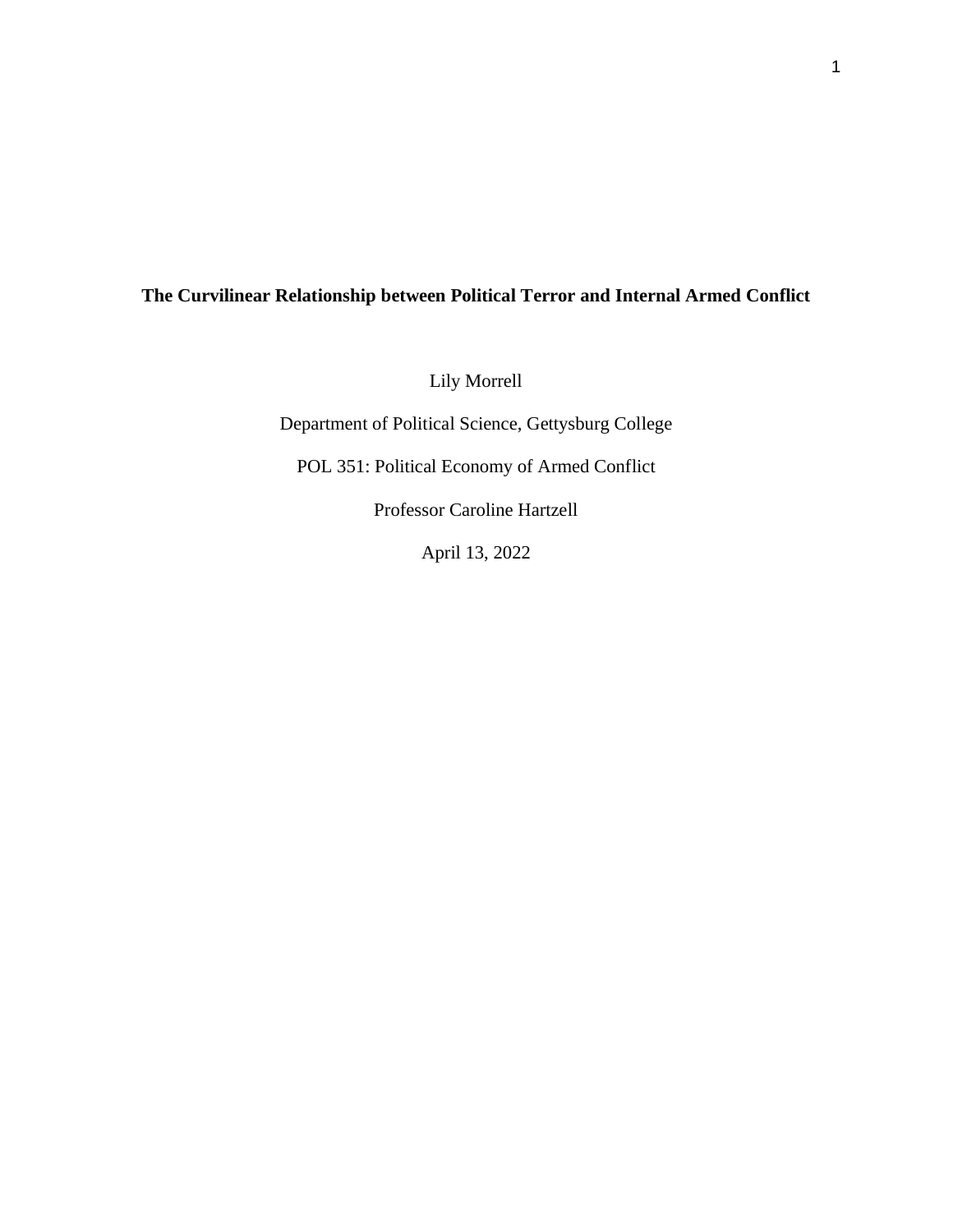#### **Abstract**

I examine the relationship between political terror and the annual incidence of internal armed conflict. Studies have found that other factors associated with violence have a curvilinear relationship to internal conflict, including regime type, GDP, and ethnic fractionalization. I seek to find if political terror has a significant impact on instances of conflict and, more particularly, whether a curvilinear relationship exists between these two variables. I hypothesize that the relationship will be significant and in the shape of an inverse U. If a country uses no political terror, or extensive political terror, then the number of internal armed conflicts will be low. If the level of political terror employed by a regime is somewhere in the middle, I expect to see a greater number of internal armed conflicts. The results of my test do not support my hypothesis. There is a statistically significant relationship between political terror and instances of internal armed conflict, and the relationship is curvilinear. However, the relationship is convex, rather than being concave as I had predicted. This is a relationship I had yet to come across in previous literature. It could add a new dimension of thought for policy makers and scholars, requiring them to consider different roles violence may play in preventing and starting internal conflicts.

#### **Introduction**

The 2020 Global Peace Index finds that the level of global peacefulness has deteriorated for the ninth time in the last twelve years. The biggest factors contributing to this deterioration have been terrorism and internal conflict. Armed conflict has undergone a transformation since the beginnings of scholarly research on the topic. Rather than occurring between states, conflicts are now often fought domestically between state and non-state actors. While there has been a lot of discourse on why these conflicts happen, this study will look at the relationship between the level of political terror present in a state and the number of internal armed conflicts in a given year. I ask the question: Does political terror have any significant effect on likelihood of internal armed conflict? And, if so, what is the nature of that relationship? Since internal conflict makes up most of the violence in the world, there needs to be an understanding of the reasons behind the conflict. Although there are a lot of factors that may play a role in sparking internal armed conflict, this research is important because it serves to test whether political terror plays a significant role in this form of conflict.

I hypothesize that the relationship between the level of political terror and the number of internal armed conflicts is curvilinear, in the shape of an inverse U (i.e., a concave curve). If a government uses no political terror, or extensive political terror, then the number of internal armed conflicts will be low. I expect to see a larger number of internal armed conflicts at midlevels of political terror. States with a low level of political terror will face little resistance because the population will feel little to no repression from the government. As the level of political terror increases, tension between state and non-state actors increase. This tension, along with the state's incomplete use of terror, allows for a greater chance of internal armed conflict.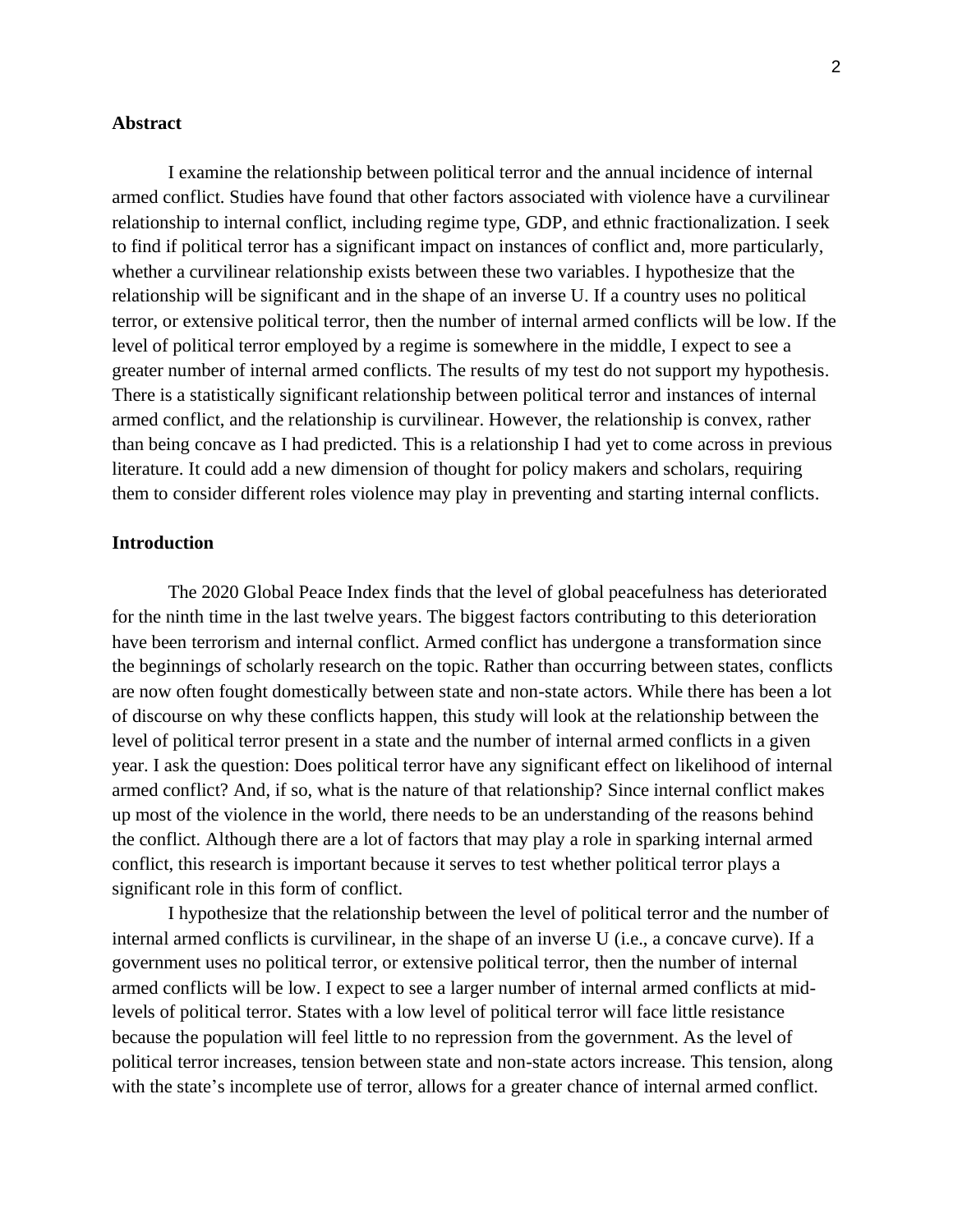As governments' use of political terror becomes extreme, internal armed conflict will begin to decrease again. Political terror is present in every aspect of the state and has expanded to the whole population. The state is either too powerful or too ruthless to allow any type of internal conflict.

In this paper, I start with a review of the literature on political terror. First, I identify how political terror fits within the conversation of greed and grievance. I then lay out how most of the literature focuses on the how political terror has either a positive or negative relationship with instances of violence. I end the exploration of literature with studies that have delved into the possibility of a curvilinear relationship. I then explain my reasoning through the mechanisms by which political terror and conflict are related. Since political terror could fall under grievances, I explore how the function of grievance in the context of conflict motivation would create contradictions when not defined by a curvilinear relationship. Cost-benefit analysis also plays a big role in supporting a curvilinear relationship. The perspectives of rational action, emotional responses, and opportunity to rebel through resource mobilization and economic ability all have elements of cost-benefit analysis. Lastly, the issue of consistency suggests that a state with unchanging policies, even if those polices include terror, will have less dissent than an inconsistent state.

The results indicate that, although there is a statistically significant relationship between political terror and instances of internal armed conflict, as well as the relationship being curvilinear, it is curved in the opposite way than I had predicted.

#### **Positive, Negative, and Somewhere in Between**

The connection between political terror and internal armed conflict is finding its place in scholarly literature. But there is a surprising lack of discourse about the direct relationship political terror has with internal armed conflict. As will be seen in my discussion of several studies below, most research examines political terror in the sense of state repression. Scholars have most often been concerned with the relationship political terror has to the presence of violence in general, not specifically internal armed conflict. Additionally, in the cases where it is examined through its relation to internal armed conflict, political terror is almost always studied in conjunction with another factor, not just its individual effect.

There is a multitude of theories lending themselves to why internal conflict erupts, but the greed and grievance arguments, examined by Collier and Hoeffler (2002), are among the most popular. Political terror has a place within this argument. With how greed and grievance have evolved in scholarly work, political terror has become more relevant. It can be associated with the grievance explanation. The greed argument refers to opportunity. It is when individuals rebel against the state because they stand to gain something. Joining violent groups is the result of an individual weighing costs and benefits compared to not joining it. The grievance argument states that people rebel when they are angry at the government. This argument stems from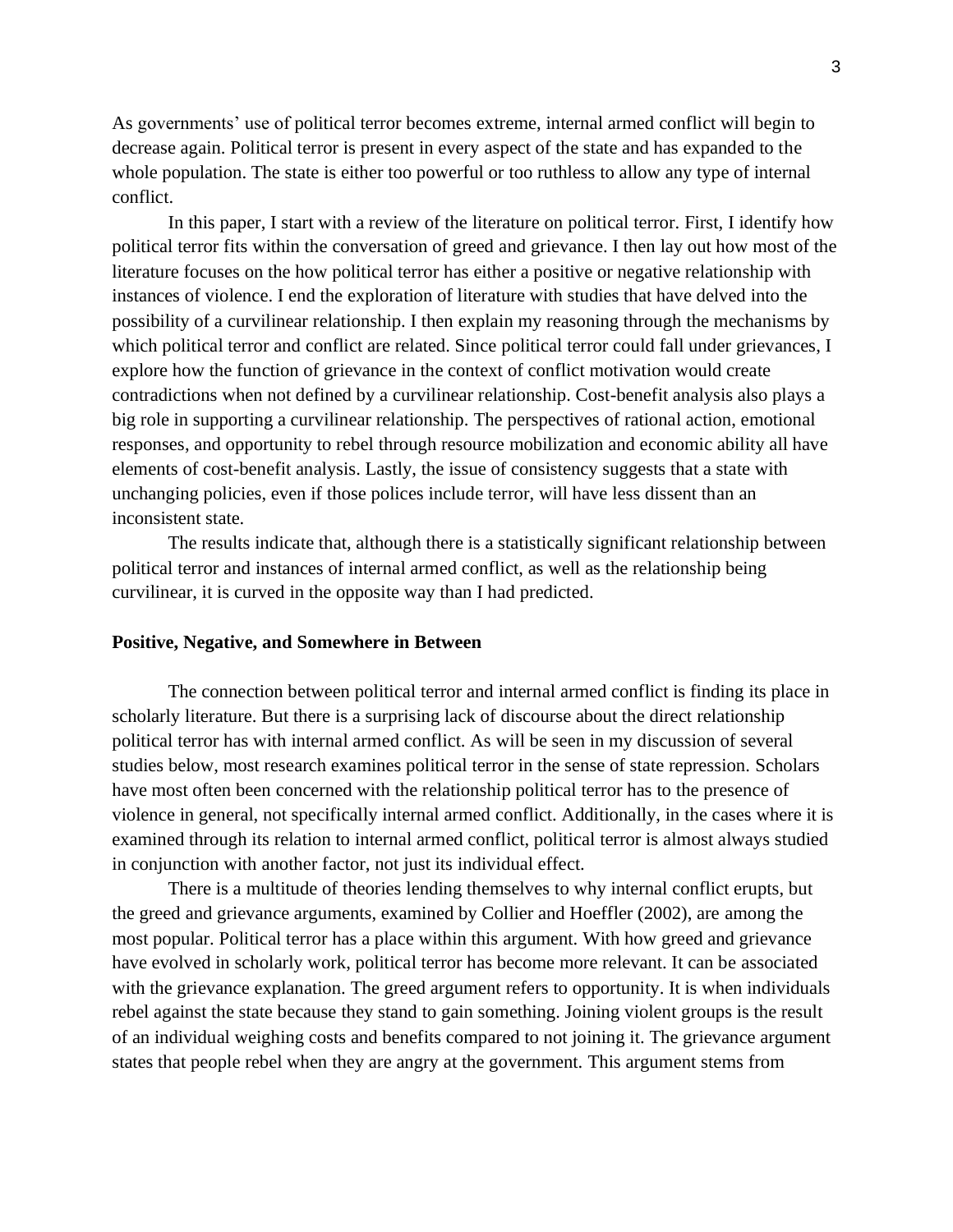dissatisfaction with the current society rather than a method to gain. The dissatisfaction could be systemic injustice or inequality, usually towards a specific group.

Initially, literature on grievance and greed was operationalized through vertical inequalities, focusing on the individual's motives. This meant that greed was the focus of early literature. Grievance was measured as total inequality levels within a society. According to Collier and Hoeffler, grievances that motivate rebels can be thoroughly disconnected from the large-scale social concerns of inequality and political rights. More recently, scholarly literature has focused attention on inequalities that pre-exist between different groups. This shift from vertical inequalities to horizontal inequalities claims that civil war is a group activity, so grievances must be contextualized on a group level as well  $(\emptyset$ sby, 2008). Horizontal inequalities are inequalities among groups of people within societies, where the members of each group share a common identity. A relatively high level of horizontal inequality within society is mainly produced by systemic discrimination favoring some groups over others. Eventually, this discrimination is likely to lead to greater economic disparities between privileged and other groups. This research also draws in social, political, and cultural differences, not just economic. Even though horizontal inequalities and the use of political terror by the government can be conceptualized as separate situations that could result in conflict, political terror has an obvious link to grievances. Political terror can be defined as deliberate repression by the government (Tilly 2003; Moore 2000; Carey 2006). This results in violations of human rights, causing grievance and leading to conflict.

The topic of terror is somewhat controversial when discussing armed conflict. The actual functionality of political violence within a conflict remains a debate to be resolved. Some argue that while socioeconomic conditions rarely lead to violent conflict on their own, violations of personal integrity or security rights provide a clear link to escalation (White; Tilly; Brocket, 1991; Prosterman, 1976; Young, 2013; Gurr and Moore 1997; Carey 2006; Rost 2011). However, there is also a realm of literature that suggests that political terror plays a negligible role in the onset of internal conflict or, in some cases, even prevents public disobedience and defeats opposition (Boix, 2004; Scott, 1976; Thomas and Ron, 2007; Hibbs, 1973; Davenport, 2007).

It is intuitive to think that if terror plagues a nation, there will be efforts to fight back, increasing the incidence of internal armed conflict. Past research reflects that in certain cases, this could be true. The literature outlines many mechanisms that may connect political terror to increasing the risk of civil war. Multiple studies suggest that political terror, when existing in a state that is already experiencing a potential mechanism of conflict, will lead to war. For example, Rost (2011) finds that, in conjunction with state weakness, there is a strong relationship between state repression and the risk of civil wars. This coincides with research that claims that when a government is organizationally weak, it invites non-state or sub-state actors to challenge state authority through violence (Tilly, 1985; Job, 1992; Skaperdas, 1992; Bates et al., 2002). Political terror in administratively weak states only serves to enrage the people while the weakness reduces the relative cost of organizing rebellion (Fjelde and De Soysa, 2009).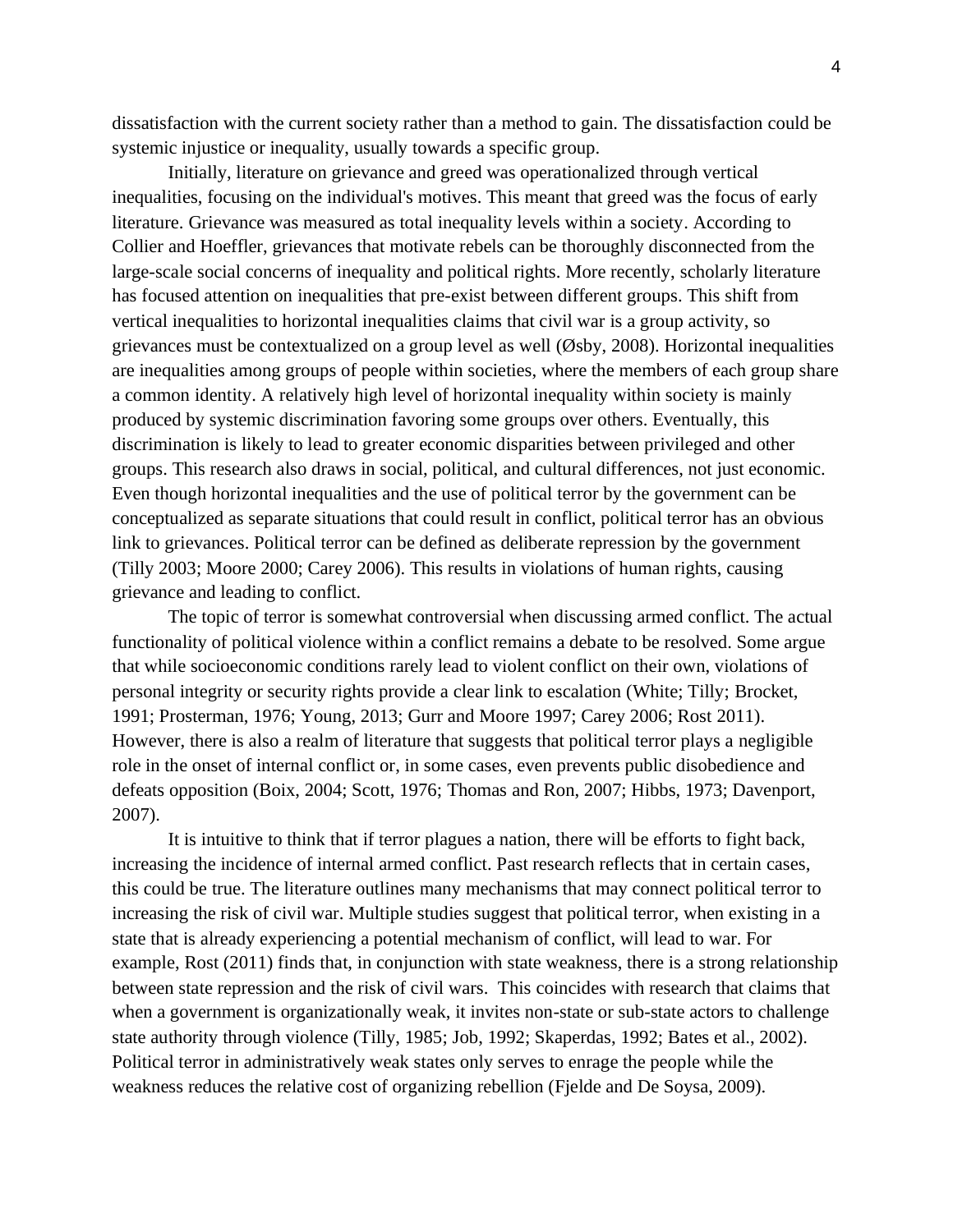Additionally, You and Khagram (2005) find that, in some cases, poorer countries, as well as highly corrupt countries, have a greater potential of engaging in political terror. They conclude that these situations increase the possibility of groups rebelling. Lastly, when political terror is directly tied to systematic oppression, the victims of that oppression are likely to blame their government. Under some circumstances, this dissatisfaction among the members of the out groups will lead to rebellion (Cederman et al. 2013). This idea is expanded by Thomas and Ron (2007), who look at how the difference between violations of civil, political, social and economic rights can affect how repression is received by the people. They find that violations of civil and political rights are more obviously linked to conflict than economic and social rights. While discrimination of social and economic rights can act as an underlying cause of grievance and in some cases fuel violence, discrimination of civil and political rights is more directly related to triggering conflict. In the case where oppression comes in the form of systemic denial of political participation and basic needs, repression has a higher likelihood pushing the victims to a violent response.

Other scholars posit that state repression in response to protests generates violence. Repression is defined as actions taken by the government that raise the costs of disagreeing with the regime in power, including all forms of human rights violations (Tilly 2003; Moore 2000; Carey 2006). Much of the literature examining repression concludes that governments that engage in long-term repression of human rights will see a significant increase in grievances from the people. As these grievances spread and grow in intensity, it can lead to an outbreak of violence and fuel internal conflict (Gurr and Moore 1997; Carey 2006). This agrees with Prosterman's (1976) argument that states with very repressive institutions may outrage the public, either leading to a rebelling or pushing citizens to join a rebel group. Examples of this come from Mason (1998), who, investigating Peru and El Salvador, argued that the repression exercised by the state against peaceful demonstrations generated violent uprisings. If there had been a path of meaningful dialogue between the state and the people, especially for the people who did not benefit from land reforms, he asserts that there would have been a lower likelihood of armed rebellion. Others turn to the widespread violent protests in Syria and Tunisia. Syrians demanded the removal of President Bashar Hafez al-Assad right before the country devolved into civil war and the Tunisia's 2010 protests sparked the Arab Spring, eventually resulting in former President Zine El Abidine Ben Ali's overthrow. Both protests eventually resulted in violence, an outcome that some scholars propose was due to the use of repression as a response to the dissent (Cingranelli, David et al. 2019). Their findings indicate that if a state responds to violent protests with repression, then the violence is likely to escalate.

There is also literature arguing that high levels of political terror are not a major factor in increasing the likelihood of civil war, and may, in some instances, even lower it. Boulding (1989) outlines three faces of power – threat power, economic power, and integrative power. It is his assumptions on threat power that are relevant to this study. Boulding defines power as the ability to get what we want. In the case of threat power, it is legitimized through fear of a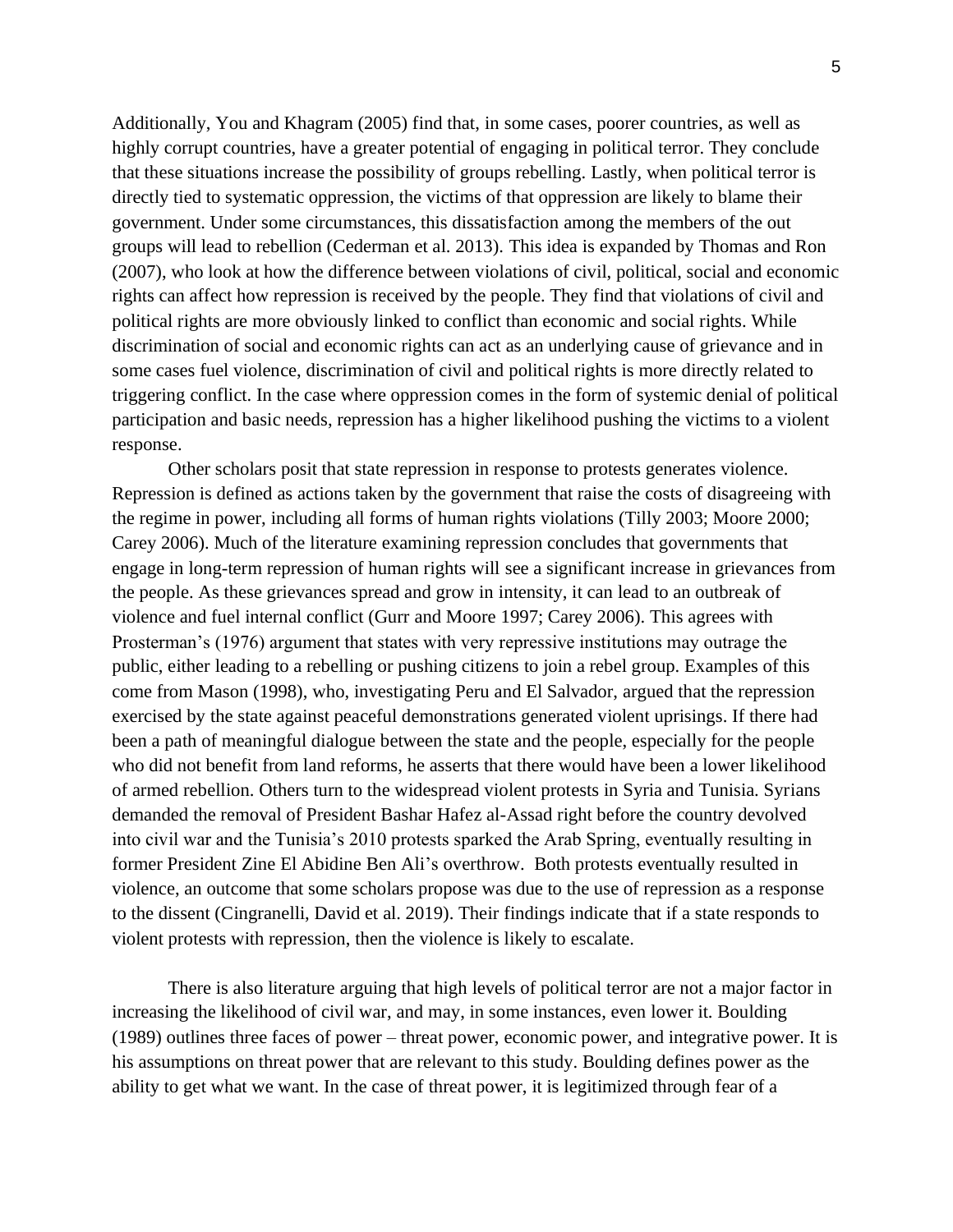government's response to dissent and the state's ability to use that fear to deter any potential violent uprisings. Throughout his book, however, Boulding argues that without the support of economic and integrative power, threat power is ultimately ineffective at influencing the people in any significant way. However, the notion of a state using its strength to force compliance has been shown to be effective in some cases. For example, a state's capabilities in military, policing, and administrative powers influence the government's ability to monitor, deter, and suppress dissent, reducing the opportunity for potential rebellions to form an armed insurgency against the state (Fearon and Laitin, 2003; Collier and Hoeffler, 1998).

Scott (1976) also evokes the power of a state's ability to use repression as proportional to the likelihood that rebellion will occur. A state that has adequately created a fear of the consequences of dissent will experience a lower likelihood of civil war. Scott brings up the example of Southwest Asia, and how the people did not rebel despite exploitation by the state and landlords. He argues that they remained compliant because memory of past repression and the fear it created lead to inaction.

Other studies have drawn connections between regime type and the use of repression. Many scholars have concluded that as a state becomes less democratic, repression tends to increase. However, Davenport (2007) argues for alternate paths to reducing repression and fostering peace. He calls it a tyrannical peace and finds that some state regimes generally characterized as increasing the likelihood of civil war experience less civil war than other regimes. Examining 137 countries from 1976 to 1996, he finds that single-party regimes are generally less repressive than other autocracies. Additionally, his results suggest that military governments decreased restrictions on civil liberties and repression has varied influences, depending on its specific form and interactions with other variables. This shows that repression is not inherent in certain regimes, and in cases where it is, there is still a place for it among efforts to foster peace.

Within the debate of the function of political terror on the occurrence of internal conflict, another argument has begun to gain some traction. Extending from the literature explored above, other scholars have found that excessive amounts of state repression do not lead to increased violence. Instead, states with semi-repressive regimes are more likely to experience internal conflict. However, the literature on this possibility is not extensive. Gurr (1968, 1970) was first to propose what he considered an inverted U relationship between acts of coercion and political violence. Gurr focuses on how deprivation caused by socioeconomic conditions affects the prevalence of political violence within a state, dismissing other causes of violence. His work was enlightening but limited. He ignores other causes of violence, claiming that unless relative deprivation is present, other causes will not have an impactful effect. Only in their interactions with deprivation do other factors change the state's relationship to violence. Critics have noted that this assumption led Gurr to construct his research design in a manner that favors the deprivation hypothesis, skewing the results (Zimmerman 1983; Weede 1986).

Other studies done at the time support Gurr's curvilinear relationship theory. Muller and Seligson (1987) found such a relationship when examining regime repressiveness and political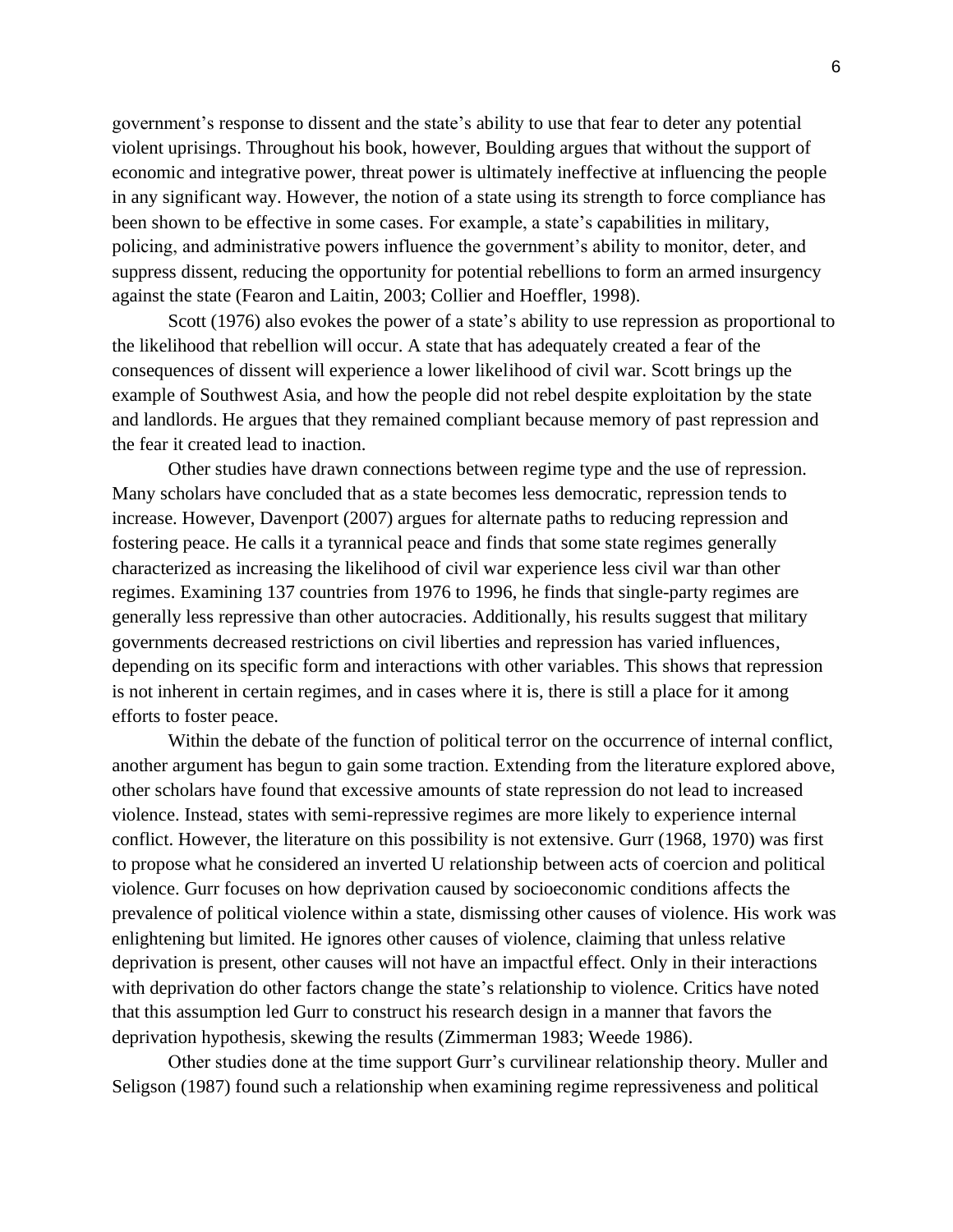violence. However, the repressiveness variable is operationalized by inequality, leaving out other forms of political terror. Additionally, it is limited by the available data in the 1960's on inequality, resulting in a small case size. Muller and Weede (1990) expand on the research through a rational actor perspective, whereas previous research explored the deprivation theory. They acknowledge that, according to rational action, the relationship between governmental repression and coercion and political violence should be curvilinear in the shape of an inverted U. They consider state repression and coercion, defining repression as institutionalization of repression through legal restrictions on political rights and civil liberties of individuals; and coercion as negative sanction carried out by incumbent political authorities to punish dissidents and deter dissent. This distinction between structural and behavioral repression accounts for all relevant aspects of political terror. In both cases, the inverted-U shape is found across all states they examined. Unfortunately, the dependent variable is death rate from political violence, without the restriction of being defined as an armed conflict. Armed attacks are a factor within the variable of death rate from political violence, along with other factors like riots, and assassination. Muller and Weede are looking at a much broader variable then instances of armed conflict. While there is likely overlap between the two, it is still not a viable answer to the relationship between political terror and instances of armed conflict.

#### **Hypothesis and Explanation**

I hypothesize that countries with extremely low and high levels of political terror will experience fewer instances of internal conflicts than countries that experience levels of political terror in the middle of the political terror scale.

The shift of focus from the individual to the group changes the place political terror has in the literature. Grievance focuses on horizontal inequalities, or the inequalities within a state experienced by a certain group. Previous research shows that horizontal inequality alone makes the onset of violent internal conflict more likely (Cederman et al. 2013; Øsby, 2008). This works because the oppressed can see their oppression through the lack of it in another group. It is in blaming the government for the inequalities that they find the motivation to rebel. The theory that inequalities across groups increase the likelihood of civil war can be applied to most levels of the political terror scale. I use the political terror scale in my data research so understanding how it fits in the realm of conflict research is relevant. The PTS identifies five levels of political terror that a government can fall under: level 1 being little to no use of political terror and level 5 being indiscriminate and constant use of political terror. Up to level 4, there exists some groups experiencing a greater level of terror than others; however, on the political terror scale, level 5 extends the terrors to the whole population indiscriminately. Complaints of injustice can no longer come from comparing oneself to others, but from recognizing one is being denied human rights. If terror is being experienced by everyone, then it becomes an individual grievance.

Some research suggests that indiscriminate state violence against the population can still push civilians to take up arms, thereby exacerbating political conflict and feeding the rebellion (Mason and Krane 1989; Kalyvas and Kocher 2007). However, this contradicts the previous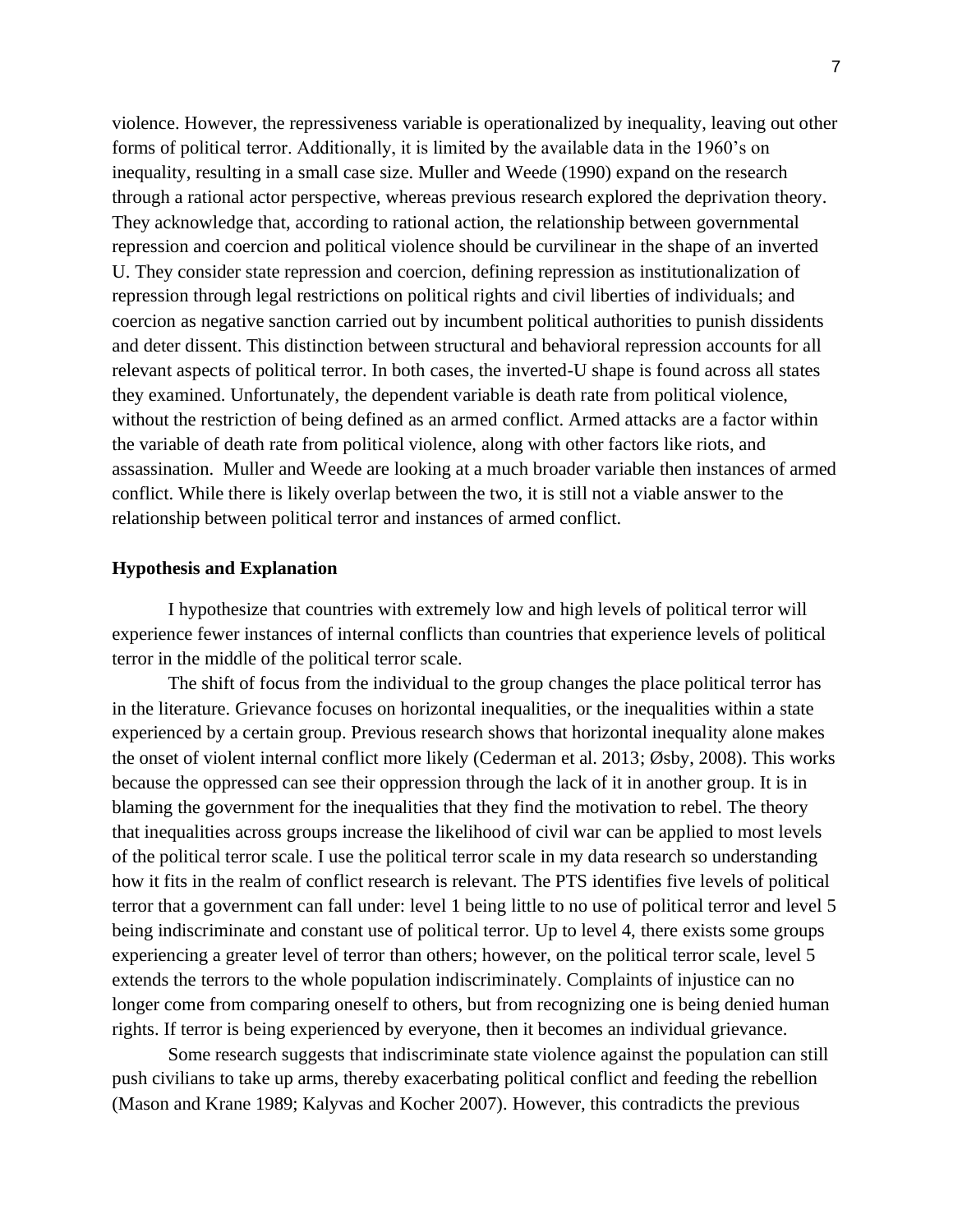research that war is a group activity. A curvilinear relationship could explain this contradiction. The proliferation of horizontal inequalities and human rights violations increasing the risk of civil war may be true up until a certain point. Then, once a threshold is surpassed to a point that these can no longer be viewed as group grievances (i.e., level 5 on the political terror scale), the indignation required to take action is no longer there. Admittedly, this is a relatively weak mechanism, as there are no states that have practiced political terror or the extent that level 5 describes.

A driving mechanism for the curvilinear theory is the role of cost-benefit analysis in decision making. Muller and Weede (1990) assume a rational action approach. According to this approach, even when people have grievances, it is only a factor in conflict when the cost-benefit analysis finds violent rebellion more beneficial than submission. According to them, when repression is low, peaceful action will exceed expected benefits of violent rebellion. A state that does not engage in political terror allows for high opportunities of collective action of any kind. In these situations, peaceful actions have a higher chance of success, and the costs are significantly less than violent action. When repression is high, benefits of rebellion or peaceful action will be low because of high costs and low expectancy of success. High levels of repression will make opportunities for collective action low, so even if there are individuals who wish to fight, they will often choose not to. However, when repression is somewhere in the middle, the expected benefits of rebellion will exceed those of peaceful collective action. Opportunities for collective action against the government will exist to a certain extent, but the probability of a peaceful approach being successful is low, pushing more extreme responses to be seen as the only viable option. If an actor is rational, they will consider the most beneficial way to approach a government about concerns over policy. Because of this consideration, under a semi-repressive regime, violence is more likely.

Another mechanism is how the economic abilities and accessibility of resources affect how potential rebel group can respond to political terror. Rebellions are expensive and timeconsuming. As stated above, if there are viable opportunities to engage in peaceful interactions with a government, then resource mobilization is a non-issue, since rebel groups are less likely to form. On the other extreme, mass repression can restrict resource and monetary flow, inhibiting resource mobilization by dissident groups. If there is a complete lack of access to resources or no room for a rebellion to grow, then it is less likely for civil war to break out. Generating and maintaining a rebellion under these conditions would be close to impossible. This makes violent rebellion optimal in the context of a state that allows resource mobilization to be possible, but peaceful shows of protest are ignored. In other words, a state that engages in mid-levels of political terror (Muller (1985) and Muller and Seligson (1987).

Lichbach (1987) proposes that consistency, and lack thereof, in government policies play a part in the people's likeliness to rebel. Consistency from a state, even while engaging in repressive policies, reduces dissent, while inconsistent policies tend to increase it. Consistency is much easier to maintain when a state sits firmly at either end of the political terror scale, using it often or not at all. Governments who turn to repression only occasionally will find it more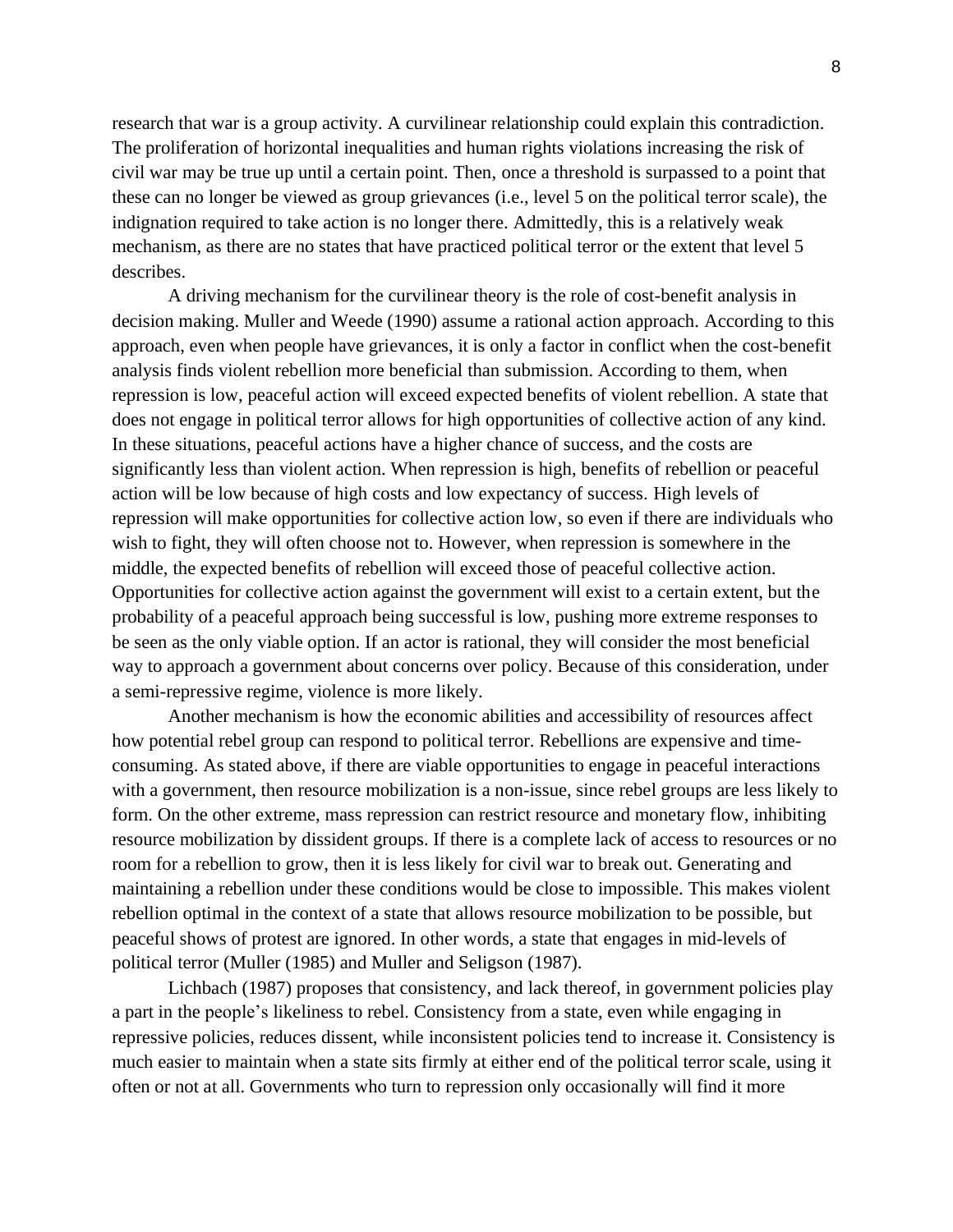difficult to maintain a consistent policy that people can grow used to (Muller and Weede, 1990). This is backed by claims that citizens who expect to be repressed may decide to not express grievances, let alone rebel, because they know the potential risk and choose to forgo the consequences (Fearon and Laitin, 2003; Hibbs, 1973; Moore, 1995). Inconsistent use of terror may lead rebels to not expect it, so the risk it not preventing action. Additionally, if repression is used only sparingly, any instance of it could be used to confirm a rebel group's perception of the government and cause even more dissent.

Rival explanations that have offered evidence of a curvilinear relationship between a variable and internal conflict have focused on regime type, economic development measured by GDP, and ethnic fractionalization. There have been multiple studies that examine how regime type influences political violence. Intuitively, its assumed that democratization and governance reform will lead to a unilateral decrease in violence, but few studies support this claim. Research on the topic has not found a simple linear effect; instead, there is evidence of a curvilinear relationship. The two ends of the spectrum are often cited as democratic and autocratic, with violence being a larger risk to regimes that reside somewhere in the middle (Fjelde and De Soysa, 2009). This may occur for a few reasons. One, states that are somewhere in the middle are often in a time of transition, and transition is risky. Regime change boosts conflict risk while stability dampens it, and interestingly, the direction of change does not seem to matter (Thoms and Ron, 2007). According to Reynal-Querol (2002), the most important political cause of ideological civil wars is a presidential system with a low level of democracy, once again invoking the dangers of a hybrid regime.

Similar to assumptions about regime type, many studies of economic development are based on the idea that the relationship between GDP and conflict is linear. In this case, scholars reason that as a state's GDP increases, the likelihood of conflict decreases (Collier and Hoeffler, 2004). This, however, has been contested. Olson (1963), later supported by Huntington (1968), indicated that rapid economic growth can be dangerously destabilizing. Along with this claim, they suggest an inverted U-shaped relationship. Rapid economic growth is not occurring in countries that are perpetually low income, and high-income countries are not greatly affected by sudden rapid growth. The middle-income countries are in the most danger because the rapid increase in wealth can be mishandled in ways not present at the two other ends. Olson identifies several reasons for this danger, including unequal distribution of wealth, heightening grievances; increases in the capacity and aspirations of groups and individuals, and thus the strength of dissent; as well as rising expectations of the poor at a much faster rate than the reduction of poverty. An example of this is the situation in Afghanistan after the Obama administration pumped more money into the state than it could handle. The massive influx of wealth only leads to widespread corruption and did very little to further any nation-building goals.

Finally, ethnic fractionalization has been stated to have a curvilinear relationship with the onset of armed conflict (Fjelde and De Soysa, 2009). Bakkan, Jakobsen, Jakobsen and Moghaddam (2016) establish that ethnicity itself is a mechanism that explains the onset of internal conflict, rather than being connected to another concept. They conclude that the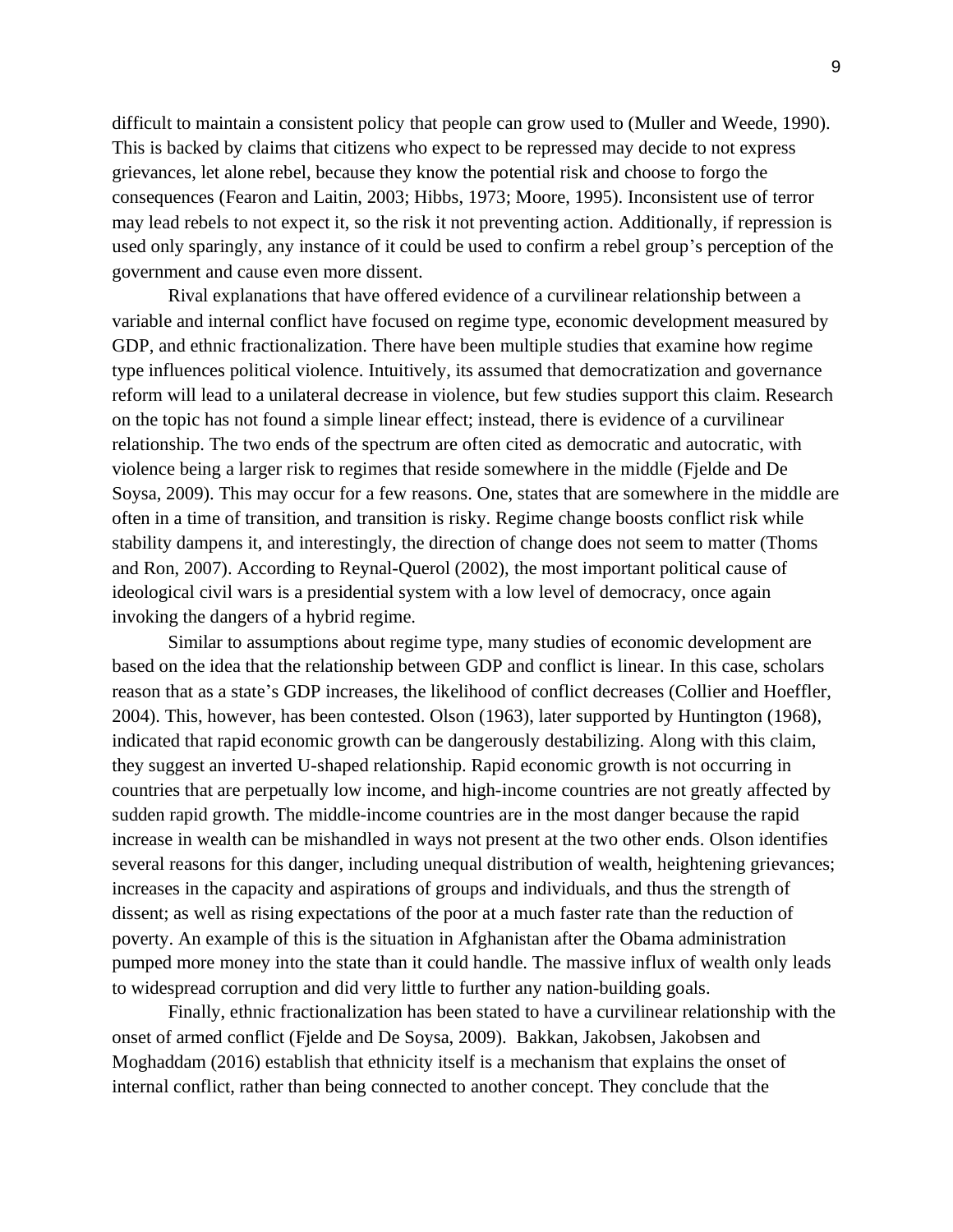relationship between ethnicity and conflict is positive but admit that is it slightly curvilinear. Warren and Troy (2015) explore the conditions that promote violent, fragmentary conflict within states with politically active ethnic minorities. They draw a connection to violence being instigated by the interaction between subgroup entrepreneurs and the suppressive actions of the state. A curvilinear relationship is strongly predicted between the relative size of an ethnic minority and its probability of experiencing large-scale intra-ethnic conflict.

#### **Research Design**

Because I seek to determine how political terror affects conflict frequency within a state, I employ longitudinal data. This means I have data that span many years, and I can investigate whether the cause predates the effect. The available data only allowed the study of the years between 1976 to 2019 with 5,848 observations. Previous research has identified real GDP, regime type, and ethnic fractionalization as being strongly related to the level of internal conflict so, in this study, these factors are controlled for. The unit of analysis is country by year, utilizing a cross-section time-series dataset

Data for this research comes from the QOG Standard Dataset. In this study, the independent variable is a state's position on the Political Terror Scale, or gd\_ptss, and the dependent variable is the number of internal armed conflicts in a given year or ucdp\_type3. To test for a curvilinear relationship, the variable for political terror scale is squared. The analysis considers both coefficients. I also include the squared variables of real GDP and regime type to test against the central explanatory variable.

The QOG uses the Political Terror Scale as the political terror variable. Political terror refers to violations of basic human rights to the physical integrity of the person by agents of the state within the territorial boundaries of the state in question. This includes state-sanctioned killings, torture, disappearances, and political imprisonment. The PTS is sourced from annual reports from the US State Department and is measured on a 5-point ordinal scale.

Level 1 is defined as countries under a secure rule of law. At this level, people are not imprisoned for their views, torture is rare or exceptional, and political murders are extremely rare. Level 2 means there is a limited amount of imprisonment for nonviolent political activity. However, few people are affected, torture is exceptional and political murder is rare. At level 3, there is extensive political imprisonment, and execution or other political murders and brutality may be common. Unlimited detention for political views is accepted, with or without a trial. Level 4 expands civil and political rights violations to many in the population. Murders, disappearances, and torture are a common part of life. Despite the greater expanse, on this level terror affects primarily those who interest themselves in politics or ideas. Level 5 consists of the behaviors characteristic of Level 4, but extended to the whole population. The leaders of these societies place no limits on the means or thoroughness with which they pursue personal or ideological goals.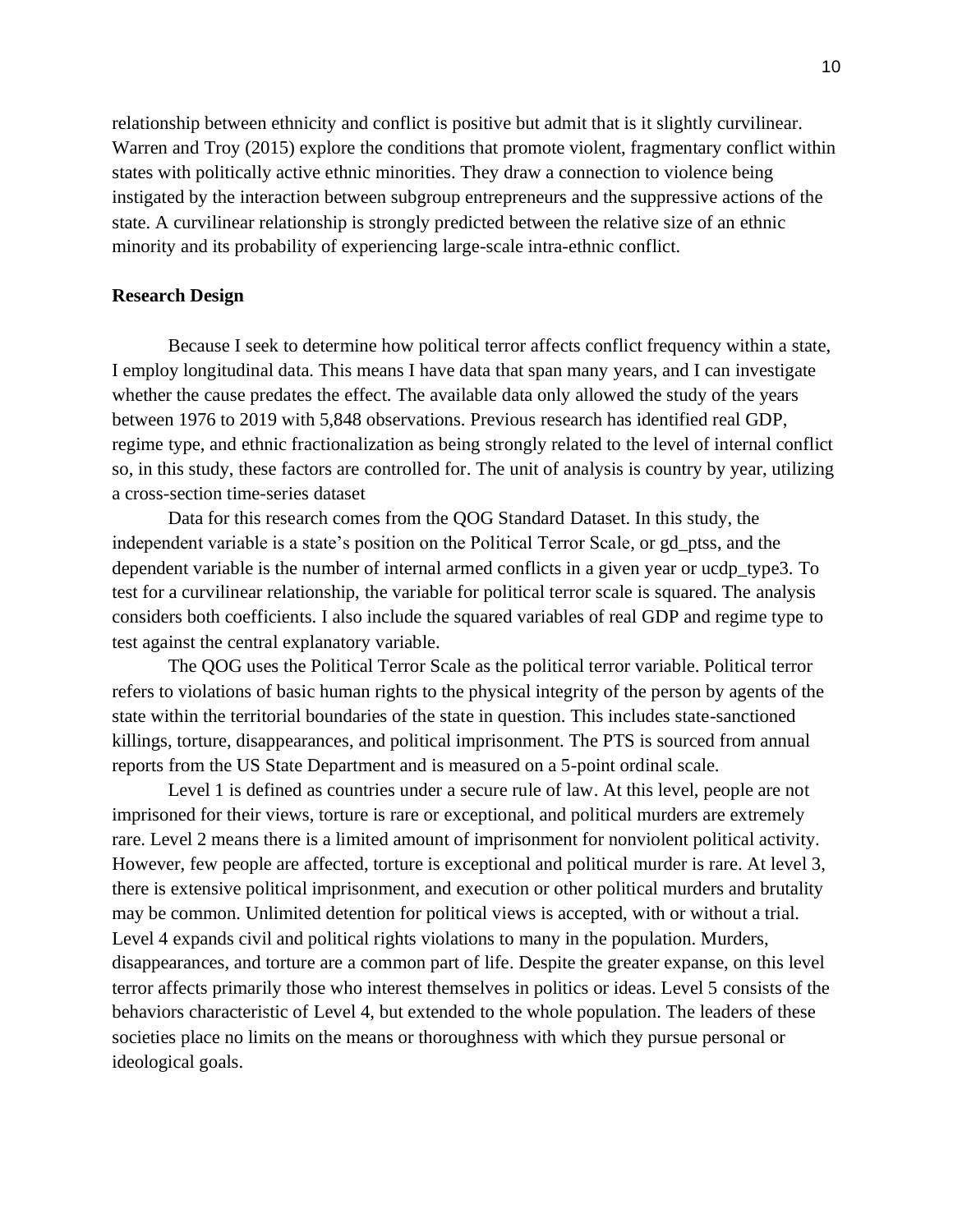The internal armed conflict variable is sourced from the UCDP/PRIO Armed Conflict Dataset. UCDP dataset records every armed conflict possible in a given year accounting for over twenty-five variables. It defines conflict as: "a contested incompatibility that concerns government and/or territory where the use of armed force between two parties, of which at least one is the government of a state, results in at least 25 battle-related deaths." It distinguishes between four different types of conflict: extra systemic, interstate, internal, and internationalized internal. For the purposes of this research, a disaggregated version of the dataset is used, accounting for only the number of internal armed conflicts specifically.

Regression analysis was used to test the hypothesis because the dependent variable is continuous. I am also looking to see the shape of the relationship between the number of conflicts and political terror level, and when applied correctly, a regression analysis will reveal it.

#### **Results and Analysis**

Based on previous research and potential mechanisms, I argue that there is a curvilinear relationship, in the shape of an upside-down U, between political terror and internal armed conflict. My data reveals interesting results. Table 1 confirms that there is a statistically significant relationship between my central explanatory variable and instances of internal conflict. The political terror level variable as well as its squared variable have a p-value of 0.000. While this is expected, the results when looking for the curvilinear relationship are not. Table 1 demonstrates the existence of a nonmonotonic relationship; however, the curve is not in the direction I predicted. The coefficient for political terror level is negative, while the coefficient for the square of political terror level is negative. This suggests that the relationship would look more like right-side up U, or a convex curve, which is not what I had hypothesized. According to the results, as political terror goes up, instances of internal armed conflict go down, eventually reaching a point somewhere in the middle. At this point, the relationship flips, suggesting that as political terror continues to increase, so do the instances of internal armed conflict. Countries that experience the lowest levels of political terror, as well as the highest level, are more likely to experience internal armed conflict then those who reside in the middle.

Nearly all the control variables were statistically significant, both the normal variable as well as its squared variable. The only two that are not are ethnic fractionalization and the squared coefficient of regime type and, with a p-value of 0.089 and 0.916 respectively. Interestingly, the control variables follow the relationship to instances of internal conflict that I originally predicted. Both coefficients for regime type and GDP are positive while their squared coefficients are negative. This suggests a curvilinear relationship resembling the upside-down U.

I had not come across this result in any of the studies I looked at, so if my results are found to be replicable, scholars and policy makers would have to seriously reframe the role political terror has previously been given. If the lowest frequency of armed conflicts is in states that on an occasion use terror against their citizens, and the goal is to prevent armed conflicts,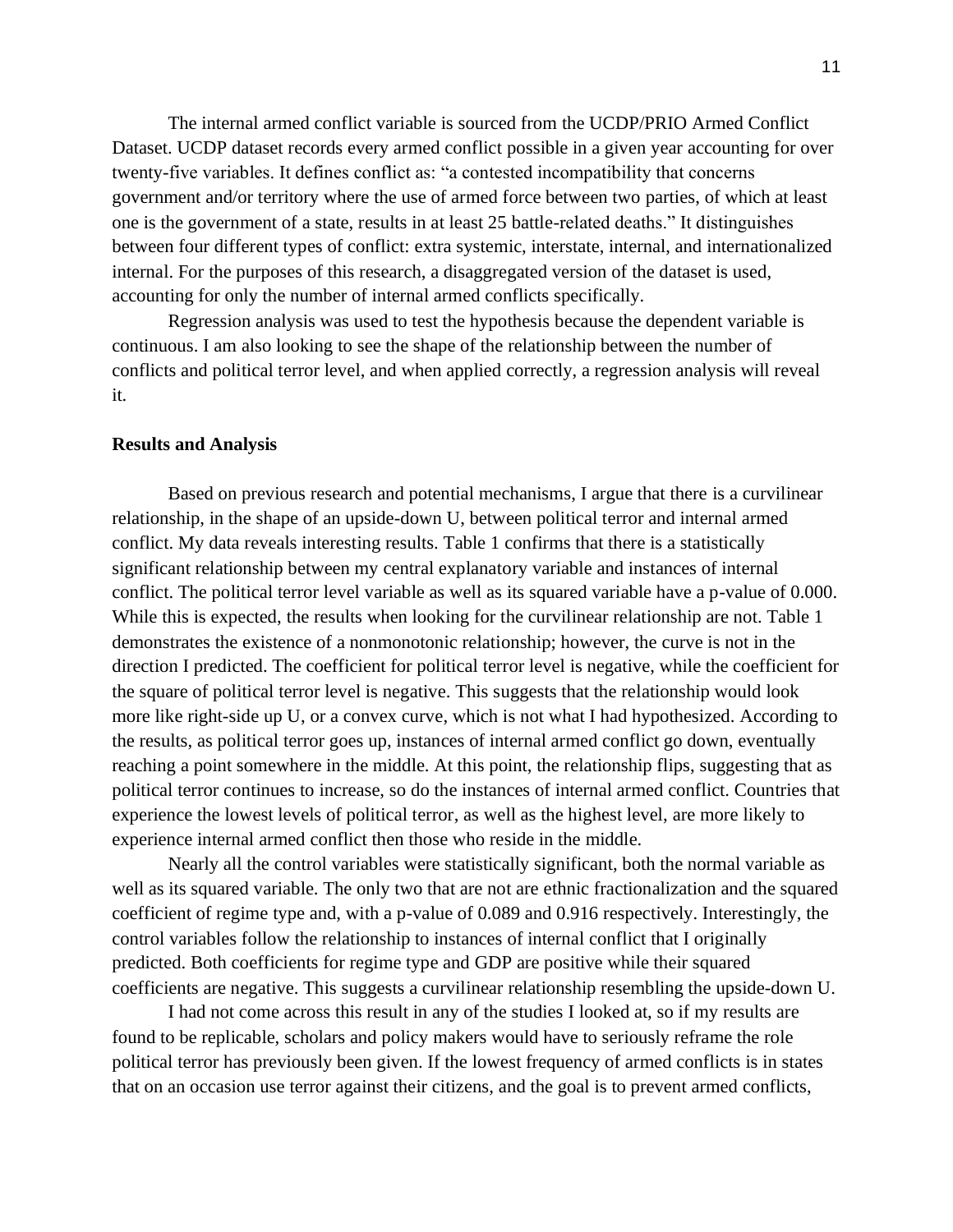then it would seem terror in some cases is effective. Policy makers may have to take into consideration which type of violence is acceptable and which is not. These results propose that when there is less violence from the state, there will be more armed conflict, but when there is some violence from the state, there will be less. Policy makers will have to choose whether they wish to strive to limit the amount of terror exercised by a state at risk of increasing chances of internal conflict or limit the possibility of internal conflict by allowing occasional use of political terror. This also means that an absence of political terror as well as excessive political terror are not effective at preventing conflict. Future scholars would have to shift their focus to finding the balance between the two. Ideally, a state would have to find the minimal amount of terror to use as possible, while still being sure to limit the potential of conflict.

The reason for the results is unclear, especially considering that the control variables produced the expected results. Based on the research and mechanisms connected to political terror, the curve should be concave, rather than convex. Potentially, the reason for these results is because other factors that usually coincide with political terror are being controlled for. This research is creating a situation the has never and likely will never happen, where response to political terror is completely independent to other conflict mechanisms. This acts as evidence that political terror itself is not a sufficient mechanism to instigate conflict, instead requiring other factors to properly measure its effects.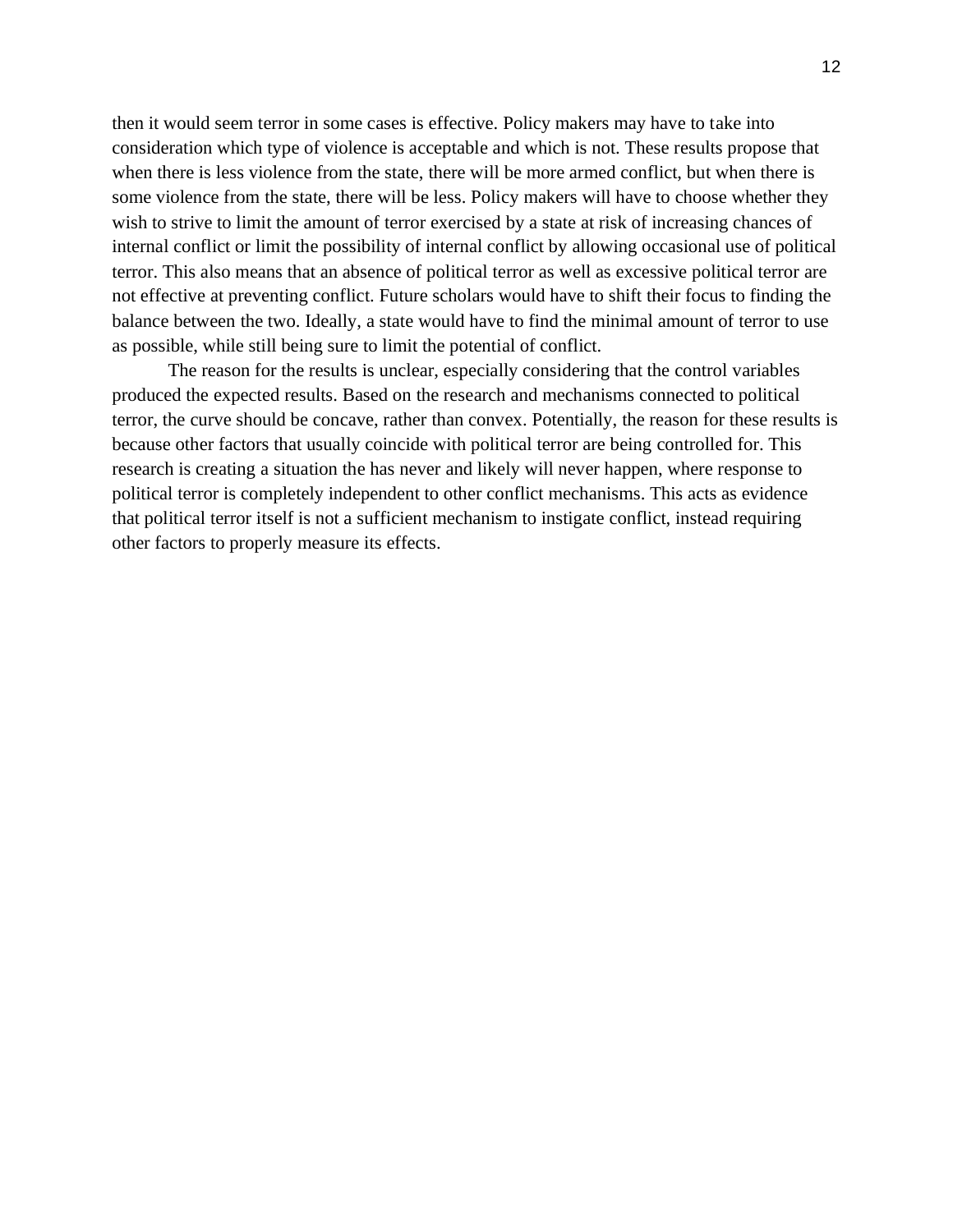| <b>Political Terror</b>         | $-0.307***$    |
|---------------------------------|----------------|
|                                 | (.0384)        |
|                                 |                |
| <b>Political Terror</b> squared | $0.113***$     |
|                                 | (0.007)        |
| <b>Regime Type</b>              | $0.327*$       |
|                                 | (0.157)        |
|                                 |                |
| <b>Regime Type squared</b>      | $-0.284$       |
|                                 | (0.167)        |
| <b>GDP</b>                      | 1.56e-07***    |
|                                 | $(1.67e-08)$   |
| <b>GDP</b> squared              | $-1.19e-14***$ |
|                                 | $(1.43e-15)$   |
|                                 |                |
| <b>Ethnic Fractionalization</b> | 0.004          |
|                                 | (0.0378)       |
| <b>Constant</b>                 | 0.0840         |
|                                 | (0.056)        |
| Observations                    | 5,848          |
|                                 |                |
| R-squared                       | 0.244          |

# **Table 1: Political Terror and Instances of Internal Armed Conflict 1976-2019**

\*\*\*p<0.001; \*\*p<0.01; \*p<0.05. Standard errors in parentheses.

# **Conclusion**

Both generalized and specific research have their purpose in literature. Most of the previous studies I found focused on specific aspects of political terror with rather limited data sets. In this paper I wanted to get an understanding of the bigger picture. I asked if political terror has any significant effect on likelihood of internal armed conflict. Much of the literature regarding political violence suggested that as political terror increases, so does the probability of conflict. However, after looking at research on widely accepted mechanisms of conflict, some of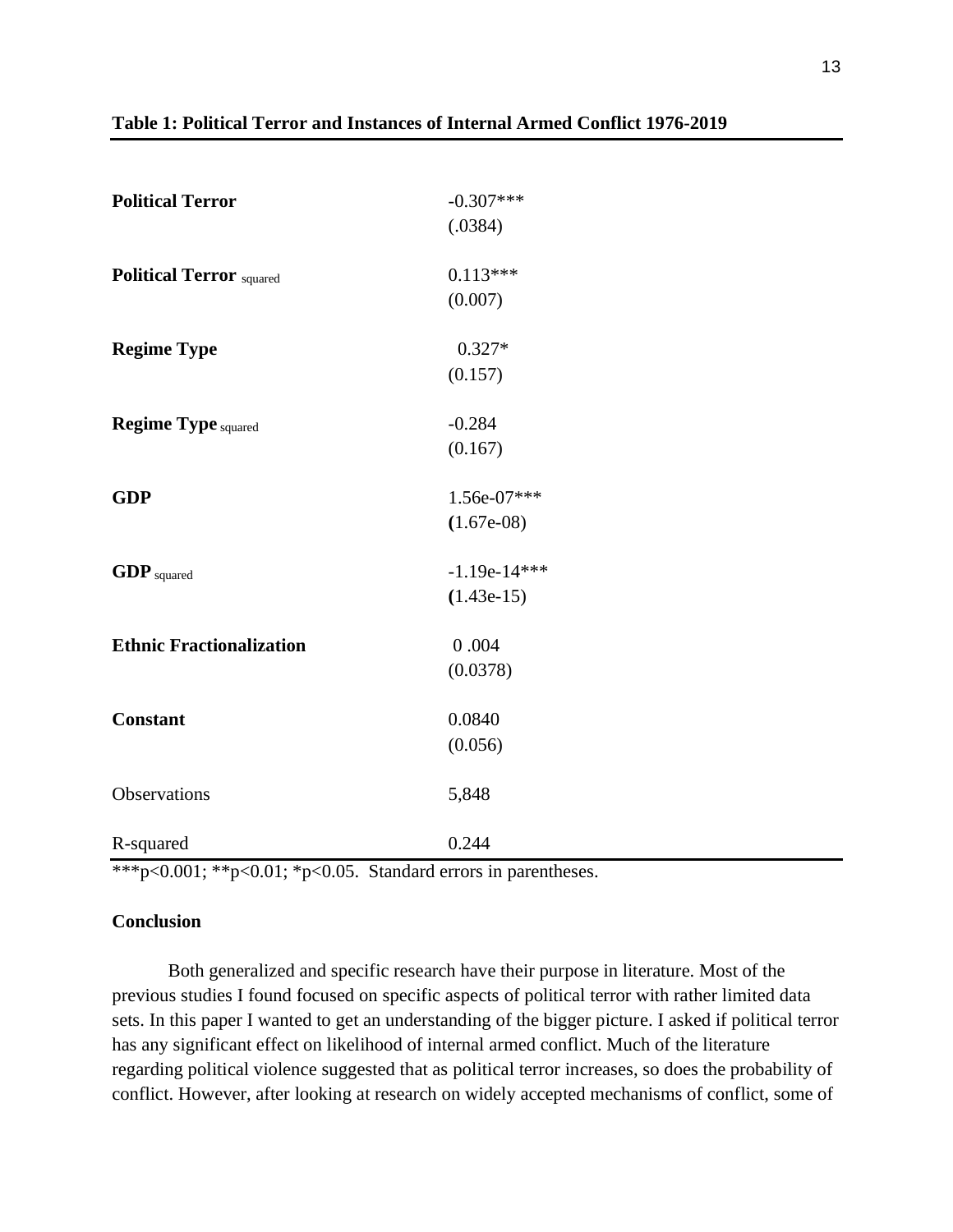which I controlled for (regime type, GDP, and ethnic fractionalization), as well as other (greed, grievances, state capacity, and strength), I found that some scholars were finding a curvilinear relationship between these variables and armed conflict. There were only a couple studies exploring this relationship with political violence as the independent variable, and none used internal armed conflict as the dependent variable. So, to address this gap in the literature, I analyzed the nature of the relationship between political terror and internal conflict, hoping to find this curvilinear relationship.

In analyzing political terror as factor of grievance, I suggest that once political terror spreads through the whole population indiscriminately, it can no longer be used to adequate justify conflict. Grievance requires a group to feel repressed through seeing another group not experiencing those repressions. If political terror penetrates the entirety of a nation, as level 5 on the political terror scale suggests, there is no one to compare situations to, and so no opportunity to spark of indignation. I also argue that a cost-benefit analysis would result in the curvilinear relationship. The lens of rational action, as well as economic opportunity and resource mobilization all use a cost-benefit model to predict is dissent will lead to conflict, and all suggest a curvilinear relationship. Finally, I bring up the idea of consistency. States that practice consistent policies will more likely have the trust of the people and dampen dissent, even in nondemocratic states. Consistency is difficult to maintain if political terror is only used only on some occasions instead of not at all or quite frequently.

These factors lead me to hypothesize that countries with extremely low levels of political terror as well as countries with extremely high levels will both experience fewer instances of internal conflicts than countries that reside in the middle of the scale. My test failed to provide support for my hypothesis. According to the results, as political terror goes up, instances of internal armed conflict go down, eventually reaching a point somewhere in the middle. At this point, the relationship flips, suggesting that as political terror continues to increase, so does the instances of conflict. Countries that experience the lowest levels of political terror, as well as the highest level, are more likely to experience internal armed conflict than those who reside in the middle.

The findings contradict what is found in much of the literature. While there has not been much empirical research regarding the relationship between political terror and instances of armed conflict, multiple studies have touched on it as control variables or in slightly different contexts. These studies suggest a curvilinear relationship similar to that seen in regime type or GDP. These odd findings may suggest that conflict factors are extensively interconnected, making it difficult to examine one outside the context of others.

My research offers an unexpected perspective that will certainly need more testing. It is unclear if the results hold any significant presence in the realm of internal armed conflict, but if they do, then this is a new potential outcome that policy makers need to be aware of. Rather than research lending itself to eliminating all forms of violence, perhaps there should be research into what the minimal amount of state terror is that is needed to curb rebellion while still allowing for peaceful dialogue with the people.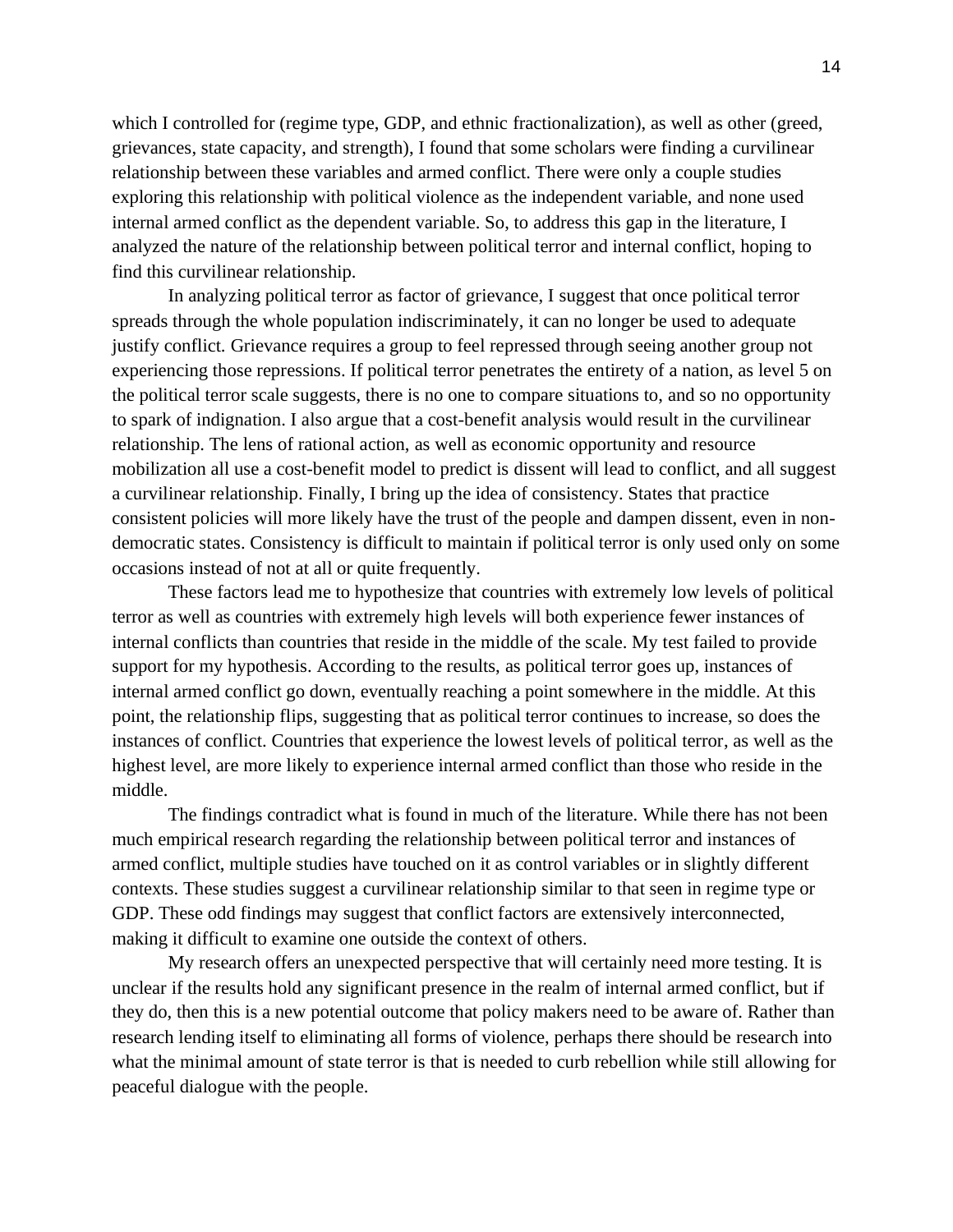#### **References**

- Bakkan, Hilde A, Tor G Jakobsen, Jo Jakobsen, Moghaddam, Fathali. 2016. "Unpacking Ethnicity: Exploring the Underlying Mechanisms Linking Ethnic Fractionalization and Civil Conflict." *Peace and conflict* 22(4): 413–16.
- Boulding, Kenneth E. 1989. Three Faces of Power. Newbury Park, Calif: Sage Publications.
- Carey, Sabine C. 2006. "The Dynamic Relationship Between Protest and Repression." Political research quarterly 59(1): 1–11.
- Cederman, Lars-Erik, and Manuel Vogt. 2017. "Dynamics and Logics of Civil War." The Journal of conflict resolution 61(9): 1992–2016.
- Cingranelli, David L, and Carl Kalmick. 2019. "Is Religion the Enemy of Human Rights?" Human rights quarterly 41(3): 725–52.
- Collier, Paul, and Anke Hoeffler. 2004. "Greed and Grievance in Civil War." Oxford economic papers 56(4): 563–95.
- Davenport, Christian. 2007. "State Repression and the Tyrannical Peace." Journal of peace research 44(4): 485–504.
- FEARON, JAMES D, and DAVID D LAITIN. 2003. "Ethnicity, Insurgency, and Civil War." The American political science review 97(1): 75–90.
- Fjelde, Hanne, and Indra De Soysa. 2009. "Coercion, Co-Optation, or Cooperation? State Capacity and the Risk of Civil War, 1961–2004." Conflict management and peace science 26(1): 5–25.
- Gurr, Ted Robert. 1968. A causal model of civil strife: A comparative analysis using new indices. American Political Science Review 62:1104-24.
- Gurr, Ted Robert, and Will H. Moore. 1997. "Ethnopolitical Rebellion: A Cross-Sectional Analysis of the 1980s with Risk Assessments for the 1990s." American journal of political science 41(4): 1079–1103.
- Huntington, S. 1968. Political order in changing societies. New Haven, CT: Yale University Press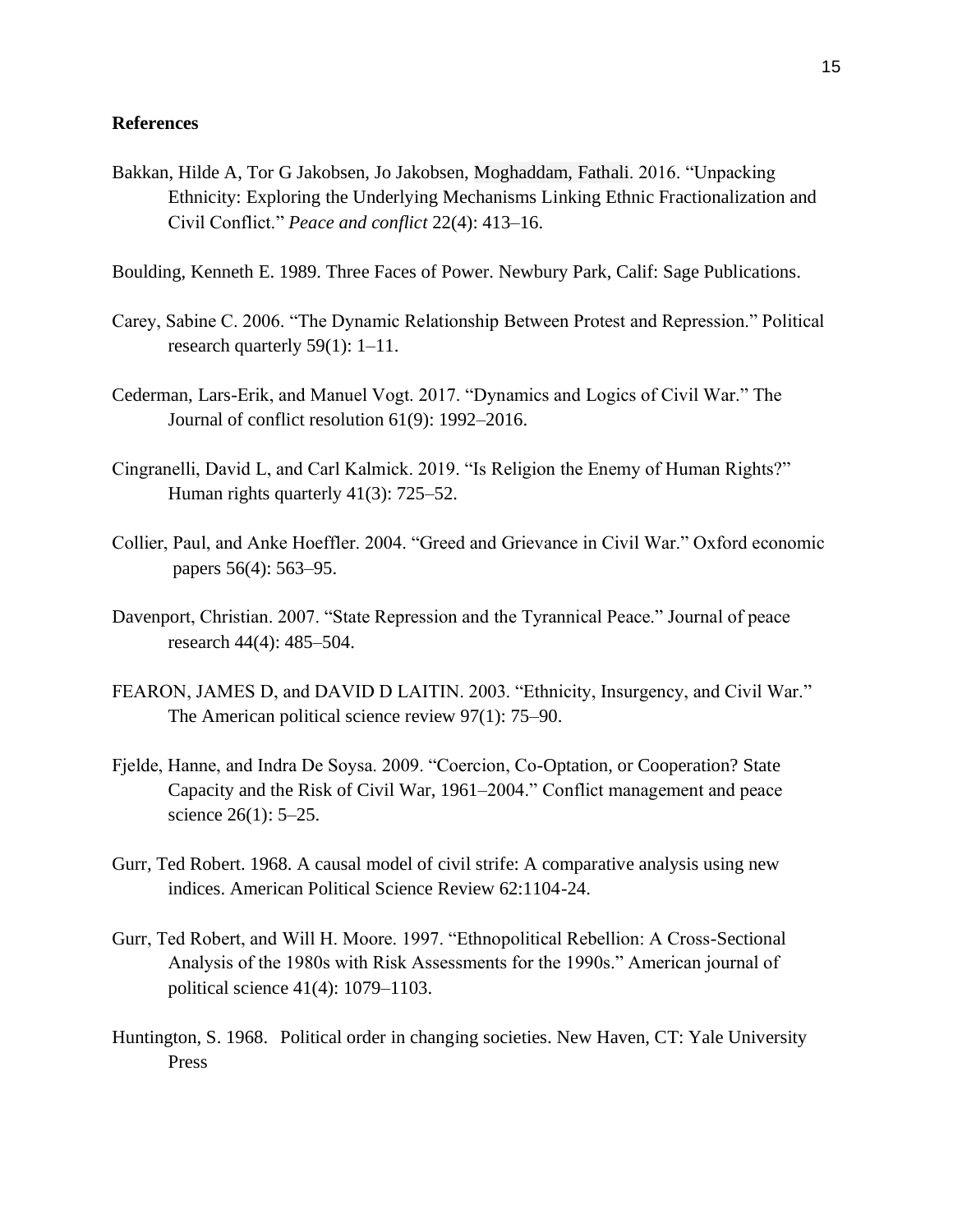Hibbs, Douglas, A. 1973. Mass political violence. New York: Wiley.

- Kalyvas, Stathis N. 2008. "Promises and Pitfalls of an Emerging Research Program: The Microdynamics of Civil War." In Order, Conflict, and Violence, Cambridge University Press, 397–421.
- Lichbach, Mark Irving. 1987. "Deterrence or Escalation? The Puzzle of Aggregate Studies of Repression and Dissent." The Journal of conflict resolution 31(2): 266–97.
- Mason, Robin. 1998. Globalising Education : Trends and Applications. London ;: Routledge.
- Montalvo, Jose and Marta Reynal-Querrol. 2005. "Ethnic Diversity and Economic Development". Journal of Development Economics 76(issue 2): 293-323.
- Moore, Will H. 1995. "Action-Reaction or Rational Expectations? Reciprocity and the Domestic-International Conflict Nexus During the Rhodesia Problem." Journal of Conflict Resolution 39 (1): 129–67
- Moore, Will H. 2000. "The Repression of Dissent: A Substitution Model of Government Coercion." The Journal of conflict resolution 44(1): 107–27.
- Muller, Edward N, and Erich Weede. 1990. "Cross-National Variation in Political Violence: A Rational Action Approach." The Journal of conflict resolution 34(4): 624–51.
- Muller, Edward N., and Mitchell A. Seligson. 1987. Inequality and insurgency. American Political Science Review 81:425-51.
- Olson, Mancur. 1963. "Rapid Growth as a Destabilizing Force." The Journal of economic history 23(4): 529–52.
- Øsby, Gudrun. 2008. "Polarization, Horizontal Inequalities and Violent Civil Conflict." Journal of peace research 45(2): 143–62.
- Prosterman, Roy. 1976. "IRI: a Simplified Predictive Index of Rural Instability". Comparative Politics 8(3): Special Issue on Peasants and Revolution, 339-353.
- Rost, Nicolas. 2011. "Human Rights Violations, Weak States, and Civil War." Human rights review (Piscataway, N.J.) 12(4): 417–40.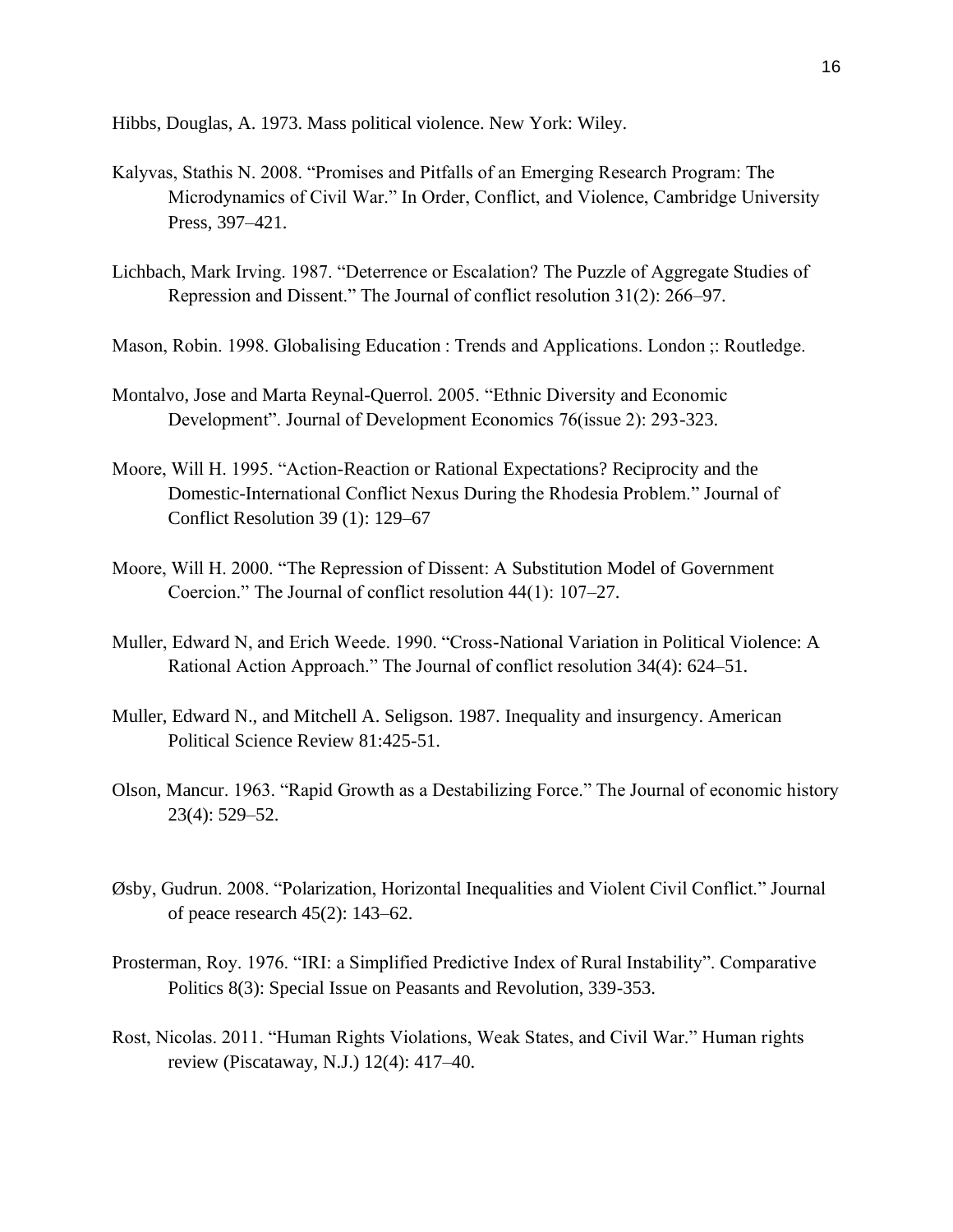- Scott, James. 1976. The Moral Economy of the Peasant: Rebellion and Subsistence in Southeast Asia. New Haven: Yale University Press.
- Teorell, Jan, Aksel Sundström, Sören Holmberg, Bo Rothstein, Natalia Alvarado Pachon & Cem Mert Dalli. 2022. The Quality of Government Standard Dataset, version Jan22. University of Gothenburg: The Quality of Government Institute, https://www.gu.se/en/quality-government doi:10.18157/qogstdjan22
- Thoms, Oskar N. T, and James Ron. 2007. "Do Human Rights Violations Cause Internal Conflict?" Human rights quarterly 29(3): 674–705.
- Tilly, Charles. 2003. "Inequality, Democratization, and De-Democratization." Sociological theory  $21(1)$ : 37–43.
- Tilly, Charles. 1985. "Models and Realities of Popular Collective Action." Social Research, 52(4), 717–747.
- Warren, T. Camber, and Kevin K Troy. 2015. "Explaining Violent Intra-Ethnic Conflict: Group Fragmentation in the Shadow of State Power." *The Journal of conflict resolution* 59(3): 484–509.
- Weede, Erich. 1986. Income inequality and political violence reconsidered: Comment on Muller. American Sociological Review 51:438-41.
- You, Jong-Sung, and Sanjeev KHAGRAM. 2005. "A Comparative Study of Inequality and Corruption." American sociological review 70(1): 136–57.